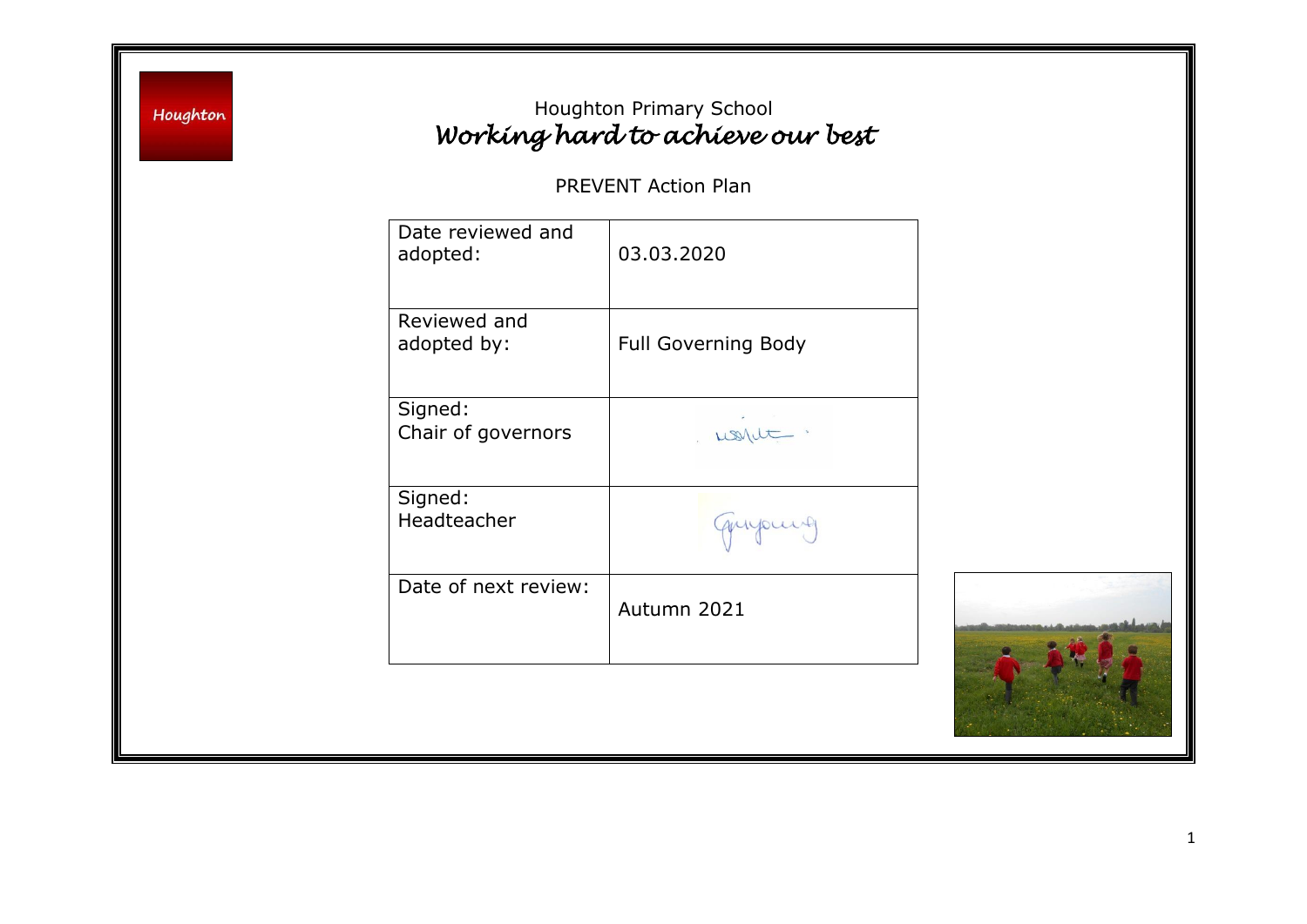Houghton Primary School recognises that it has a duty under Section 26 of the Counter-Terrorism and Security Act, 2015, in the exercise of its functions, to have due regard to the need to prevent people from being drawn into terrorism.

| <b>Duty</b>                                                       | <b>What this means</b>                                                                                                                | <b>Action</b>                                                                                                                                                                                                                                                                                                                                                                   | By whom                                 |
|-------------------------------------------------------------------|---------------------------------------------------------------------------------------------------------------------------------------|---------------------------------------------------------------------------------------------------------------------------------------------------------------------------------------------------------------------------------------------------------------------------------------------------------------------------------------------------------------------------------|-----------------------------------------|
| <b>Risk assessment</b>                                            |                                                                                                                                       |                                                                                                                                                                                                                                                                                                                                                                                 |                                         |
| Assess the risk of<br>children being drawn into<br>terrorism      | Staff can demonstrate a general<br>understanding of the risks affecting<br>children and young people.                                 | • All staff have read "Keeping Children Safe in<br>Education", September 2019<br>• The Prevent Lead has informed staff of their<br>duties as set out in "The Prevent Duty" (DfE, June<br>$2015$ ).                                                                                                                                                                              | <b>All staff</b><br><b>Prevent Lead</b> |
|                                                                   | Staff can identify individual children<br>who may be at risk of radicalisation<br>and how to support them.                            | • The Prevent Lead has informed staff about signs<br>and indicators of radicalisation. They have all<br>completed on-line training which supports this<br>too.                                                                                                                                                                                                                  | <b>Prevent lead</b>                     |
|                                                                   | There is a clear procedure in place<br>for protecting children at risk of<br>radicalisation.                                          | • All staff have read the Safeguarding Policy which<br>includes a statement regarding the school's<br>"Prevent" duty.<br>• All staff understand how to record and report<br>concerns regarding risk of radicalisation.                                                                                                                                                          | <b>All staff</b><br><b>All staff</b>    |
|                                                                   | The school has identified a Prevent<br>Lead.                                                                                          | • All staff know who the Prevent Lead is and that<br>this person acts as a source of advice and<br>support.                                                                                                                                                                                                                                                                     | <b>All staff</b>                        |
| <b>Prohibit extremist</b><br>speakers and events in<br>the school | The school exercises "due diligence"<br>in relation to requests from external<br>speakers and organisations using<br>school premises. | • Request an outline of what the speaker intends to<br>cover<br>• Research the person/organisation to establish<br>whether they have demonstrated extreme<br>views/actions.<br>Deny permission for people/organisations to use<br>$\bullet$<br>school premises if they have links to extreme<br>groups or movements.<br>• Provide justification for their decisions in writing. | <b>Prevent lead</b>                     |

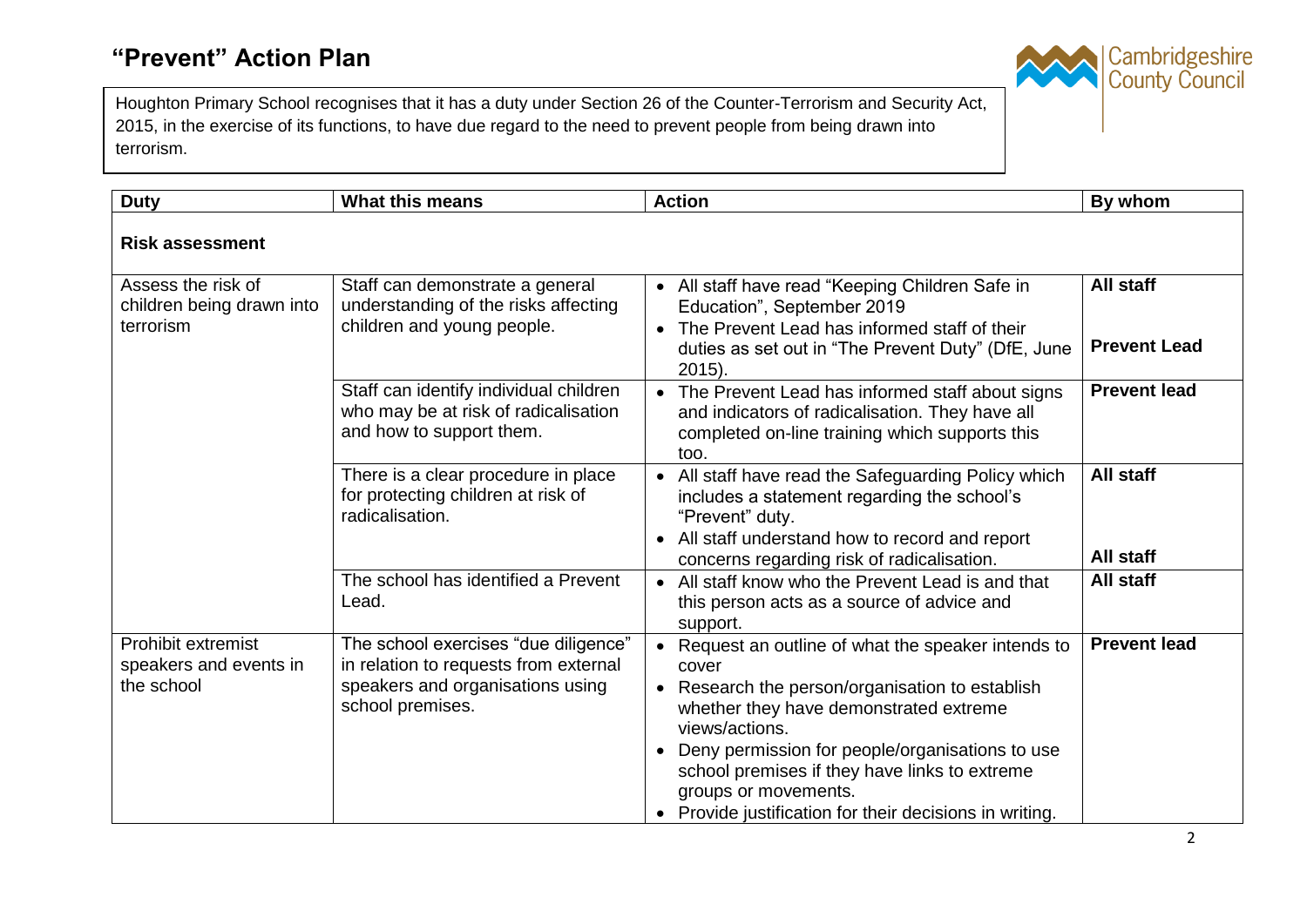| <b>Working in Partnership</b>                                                                                        |                                                                                                                                                        |                                                                                                                                                                                                                                                                                                                                                                                                                                                                                                             |                                                                   |  |  |
|----------------------------------------------------------------------------------------------------------------------|--------------------------------------------------------------------------------------------------------------------------------------------------------|-------------------------------------------------------------------------------------------------------------------------------------------------------------------------------------------------------------------------------------------------------------------------------------------------------------------------------------------------------------------------------------------------------------------------------------------------------------------------------------------------------------|-------------------------------------------------------------------|--|--|
| The school uses existing<br>safeguarding<br>arrangements in<br>exercising its Prevent<br>duty.                       | Staff record and report concerns in<br>line with existing policies and<br>procedures.                                                                  | • All staff record and report concerns on the usual<br>"Logging Concerns Form".<br>• Records of referrals are kept in the Welfare File.                                                                                                                                                                                                                                                                                                                                                                     | All staff                                                         |  |  |
| Referrals are made to<br>relevant agencies where<br>a Prevent concern is<br>identified.                              | The Prevent Lead makes appropriate<br>referrals to other agencies including<br>the Multi-Agency Safeguarding Hub<br>(MASH) and Channel Panel.          | Prevent referrals are made to the Multi-Agency<br>$\bullet$<br>Safeguarding Hub (MASH). Tel. 0345 045 1362.<br>• Advice may be sought regarding Prevent<br>concerns by calling Cambridgeshire Police on<br>101 and selecting extension 2286 or 2595 or by<br>email Prevent@cambs.pnn.police.uk<br>• Referrals will be made using the LSCB Referral<br>Form and the Exploitation Checklist.<br>• The Prevent lead supports the Channel process<br>by sharing information and carrying out agreed<br>actions. | <b>Prevent Lead</b>                                               |  |  |
| <b>Staff training</b>                                                                                                |                                                                                                                                                        |                                                                                                                                                                                                                                                                                                                                                                                                                                                                                                             |                                                                   |  |  |
| Equip staff to identify<br>children at risk of being<br>drawn into terrorism and<br>to challenge extremist<br>ideas. | Assess the training needs of staff in<br>the light of the school's assessment<br>of the risk to pupils at the school of<br>being drawn into terrorism. | As a minimum the school has:<br>Ensured that the designated safeguarding lead<br>$\bullet$<br>undertakes Prevent Awareness Training.<br>Ensured that the designated safeguarding lead is<br>able to provide advice and support to other<br>members of staff on protecting children from the<br>risk of radicalisation.                                                                                                                                                                                      | <b>Designated</b><br>Safeguarding<br><b>Lead/Prevent</b><br>Lead  |  |  |
|                                                                                                                      |                                                                                                                                                        | • Signposted staff to the Home Office on-line<br>training and asked them to complete it. A record<br>of who has is kept.<br>www.elearning.prevent.homeoffice.gov.uk/                                                                                                                                                                                                                                                                                                                                        | <b>Relevant staff</b><br>identified by the<br><b>Prevent Lead</b> |  |  |
|                                                                                                                      |                                                                                                                                                        |                                                                                                                                                                                                                                                                                                                                                                                                                                                                                                             |                                                                   |  |  |

ा